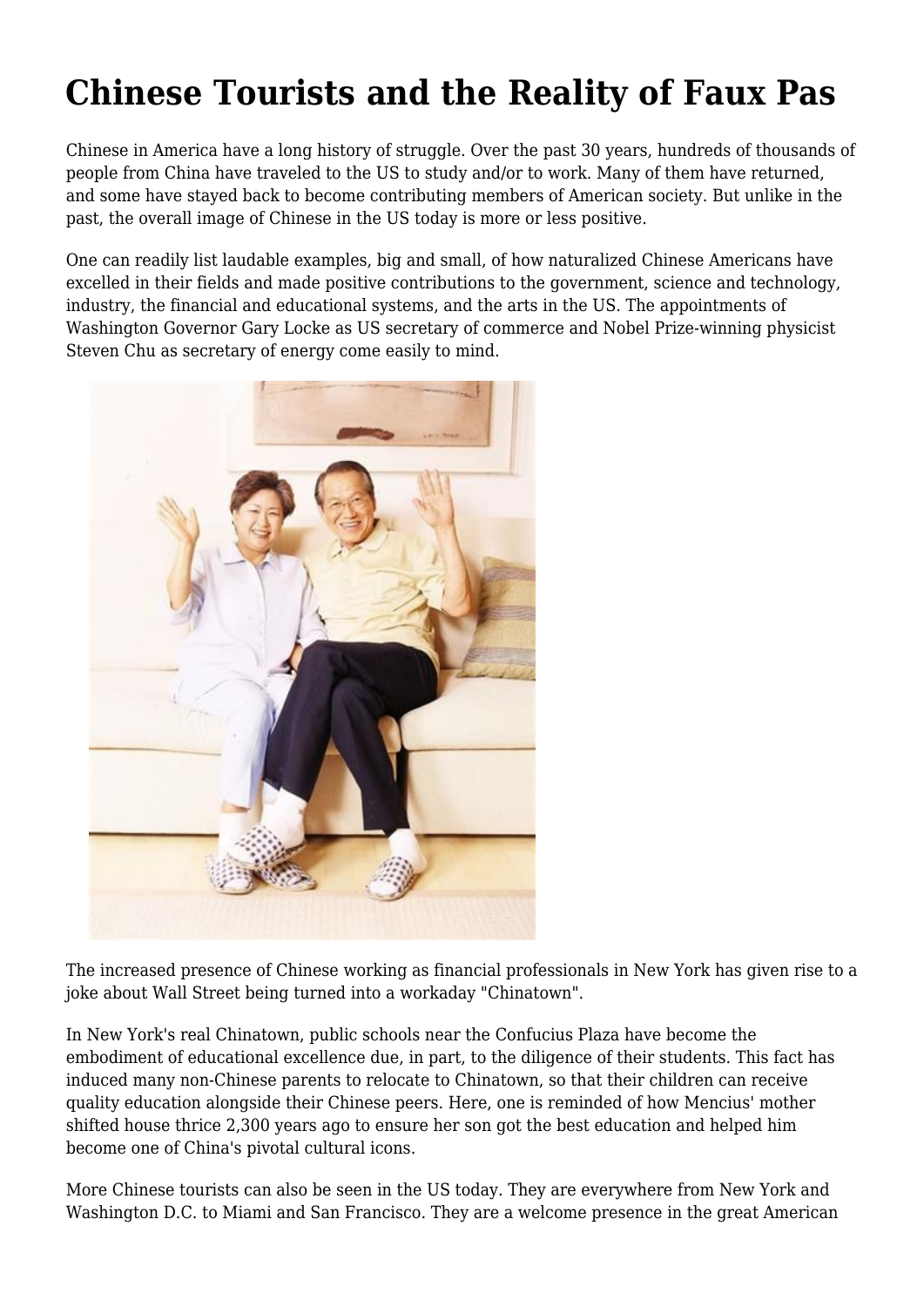malls, for they make small but useful contributions to the revival of the US economy.

This brings the image of Chinese tourists sauntering across the world. Chinese people traveling abroad are a surprising phenomenon today. In 2007, about 37 million of them traveled overseas, which was a six-fold increase from 1995 and 50-fold from 1985. The World Travel Organization estimates that 100 million Chinese tourists would travel abroad every year by 2020. This key social and economic fact is hard to ignore.

Overseas travel is a new experience for Chinese. It reflects their newfound wealth, higher standard of living and increasing personal freedom. But these positive traits are overshadowed by a problem: the "uncouth behavior" of Chinese tourists, especially when they travel abroad. Actions like jumping queues and talking loudly in public imply cross-cultural insensitivity, a lack of appreciation for local customs and ignorance of the subtle difference between private and public space.

In 2006, the Chinese government launched a three-year campaign to "enhance the civil quality of tourist behavior", as part of which an intensive tourist educational campaign was implemented in cooperation with tour operators and transport providers. Though much progress has been made, the work is not yet finished.



Why Chinese tourists behave the way they do? There are many explanations. Closer in time, observers have mentioned the effects of the "cultural revolution" (1966-76). Further back in time, an academic even traced the behavior to the emergence of the jianghu culture (the Robin Hood-and-hisband-of-merry-men kind of society-outside-society) during the middle reign of Ming Dynasty (1368-1644).

Whatever the real reasons, two general circumstantial conditions must be recognized. First, people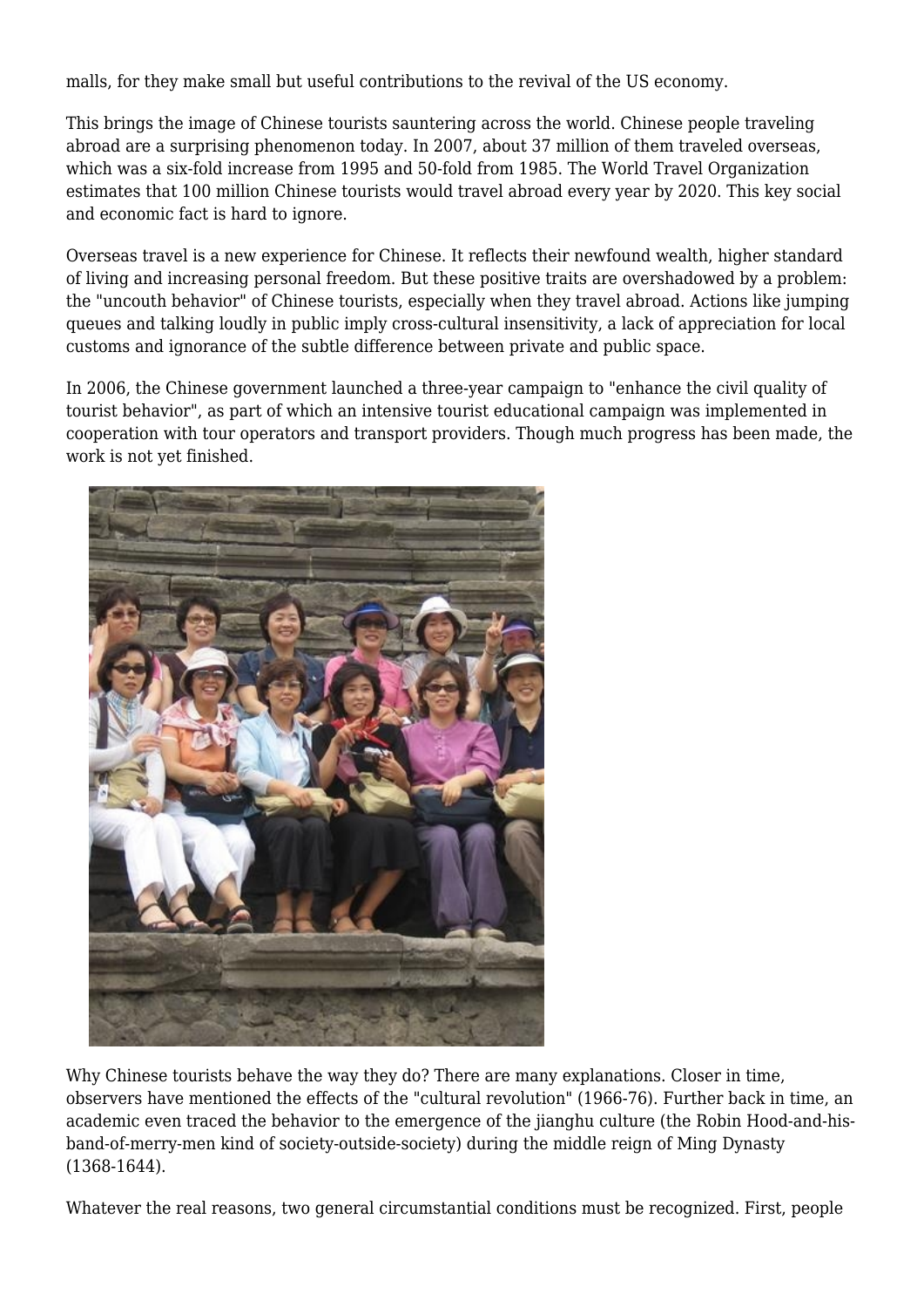will commit cross-cultural faux pas whenever they encounter unfamiliar cultures. Cultural shock has its behavioral ripples. Every Western tourist in China would have at least one faux pas story to tell. Despite precautions, business travelers keep committing gaffes in China, sometimes with costly consequences.

But Chinese tourists tend to commit faux pas en masse. When people are isolated culturally in a foreign land, their behavior tends to wobble. But then Chinese tourists also display similar behavior at home, which brings us to the second circumstantial condition.

When people acquire wealth suddenly, more likely than not their behavior shows nouveau riche traits, which include ostentation and haughty arrogance. This is reality, and has been rampant across the globe throughout human history.



Currently, a Chinese traveling overseas spends an average of \$1,000 on luxury goods. Conspicuous consumption connotes power, the false sense of which often leads to haughty arrogance, which, when crudely expressed, could end up as tasteless, philistine kind of behavior.

But with the passage of time, the average Chinese tourist will become comfortable with his/her wealth and with other cultures. Once that happens, Chinese travelers will gradually shed the traits they are associated with today. And to achieve that, we should continue our educational efforts.

## **Chinese Tourists' Bad Behavior to Be Curbed**

With more and more Chinese tourists traveling abroad, other countries are becoming increasingly uncomfortable when confronting Chinese tourists' bad behavior. China National Tourism